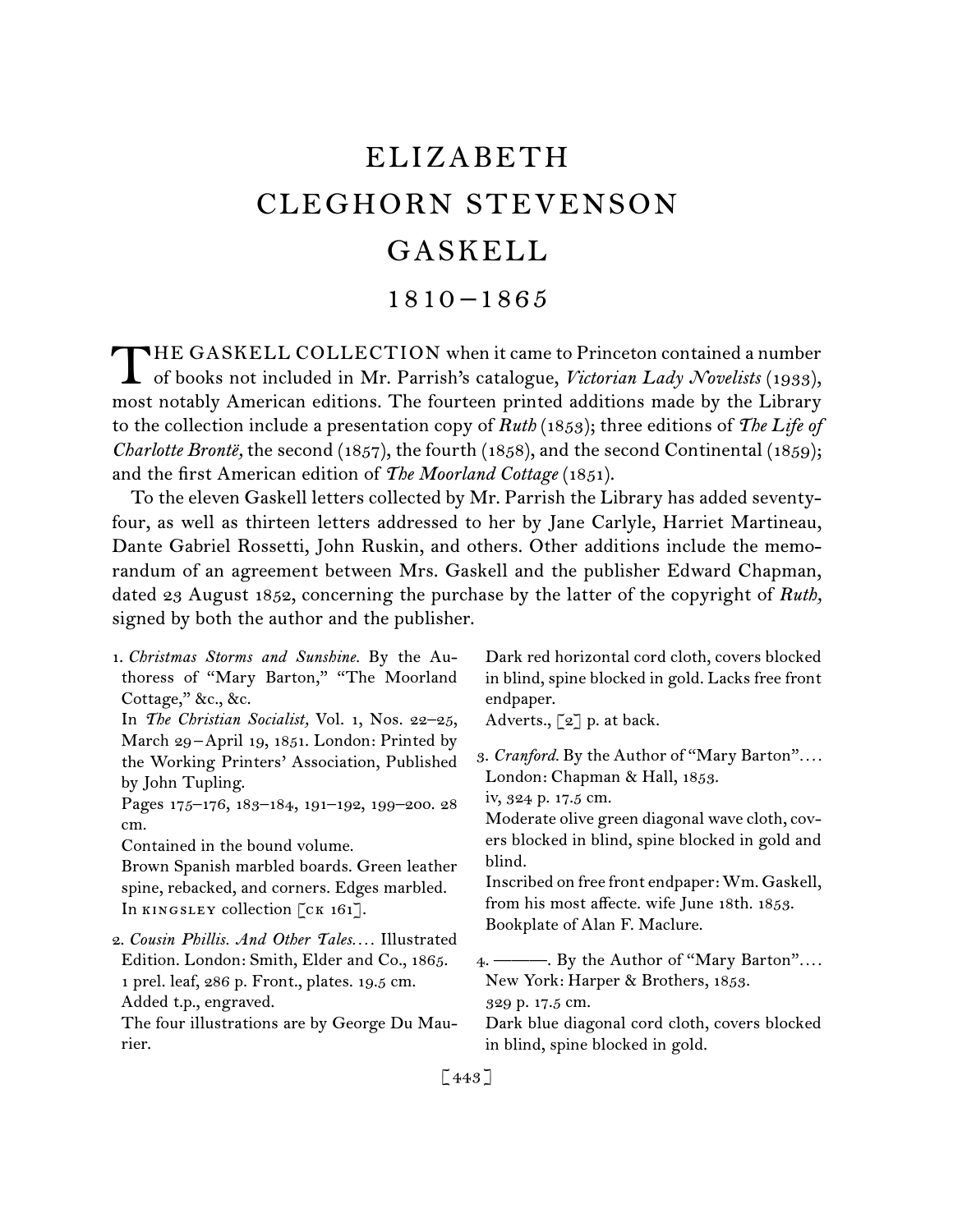"Choice Books for Young People," 6 p. at back.

5.  Copy 2.

Black diagonal cord cloth, same blocking. Adverts. as above.

Inscribed in pencil on t.p.: Isaac Roosevelt.

6.  Copy 3.

Dark grayish purple thick-and-thin variety of vertical ripple cloth, same blocking. Adverts. as above.

7.  ———*. . . .* With a Preface by Anne Thackeray Ritchie and Illustrations by Hugh Thomson. London and New York: Macmillan and Co., 1891.

xxx, 297, [1] p. Front., illus. 18.5 cm.

Very dark green smooth cloth, with an illustration of flowers and a tea service blocked in gold on front cover and flowers blocked in gold on spine. A.e.g.

Adverts.,  $\lceil 2 \rceil$  p. at back.

8. Copy 2.

xxx, 297, [1] p., 1 leaf. Front., illus. 26.5 cm. Large paper copy. Dark red buckram; no blocking. Paper label on spine. Deckle edges. No adverts.

Bookplate of Robert Hoe.

9.  *A Dark Night's Work. . . .* London: Smith, Elder and Co., 1863.

 $[4]$ , 299,  $[1]$  p. 20 cm.

Dark grayish reddish brown vertical dot and line cloth, covers blocked in blind, spine blocked in gold.

"New and Standard Works," April 1863, 16 p. at back.

10.  *A Dark Night's Work. A Novel. . . .* New York: Harper & Brothers, 1863.

 $[7]$ –90 p. 24.5 cm.

Moderate yellowish pink wrappers. On outside front wrapper: No. 229. Library of Select Novels. Adverts. on inside front and inside and outside back wrappers.

Adverts., April 1863, [2] p. at front. Adverts., 2 p. at back.

11. The Grey Woman. And Other Tales.... Illustrated Edition. London: Smith, Elder and Co., 1865.

1 prel. leaf, 280 p. Front., plates. 19.5 cm. Added t.p., engraved.

The four illustrations are by George Du Maurier.

Dark red horizontal cord cloth, covers blocked in blind, spine blocked in gold.

12.  *Hand and Heart; and Bessy's Troubles at Home.* By the Author of "Mary Barton"*. . . .* London: Chapman and Hall, 1855. 33 p. 17.5 cm. Moderate orange yellow wrappers.

13.  *The Last Generation in England.* By the Author of "Mary Barton." Communicated for Sartain's Magazine by Mary Howitt. In *Sartain's Union Magazine,* Vol. 5, No. 1, July 1849. Philadelphia: John Sartain & Co.; New York: De Witt & Davenport. Pages [45]–48. 27.5 cm. Light yellowish pink illustrated wrappers.

14.  *The Letters of Mrs Gaskell* edited by J. A. V. Chapple and Arthur Pollard. [Manchester]: Manchester University Press [c1966]. xxix, [1], 1010 p. 23 cm. Dark grayish green smooth cloth.

15.  *Letters of Mrs. Gaskell and Charles Eliot Norton, 1855–1865.* Edited with an Introduction by Jane Whitehill. London: Oxford University Press, Humphrey Milford, 1932. xxxii, 131,  $\lceil 1 \rceil$  p.  $\lceil 2 \rceil$  double facsims. 23 cm. Moderate red buckram.

16.  *Letters on Charlotte Brontë. . . .* [London, 1914.]

 $\lceil 12 \rceil$  p. Facsim. 29 cm.

"Twenty-five copies of this little book have been privately printed by Clement Shorter*. . . .*" Unnumbered; unsigned.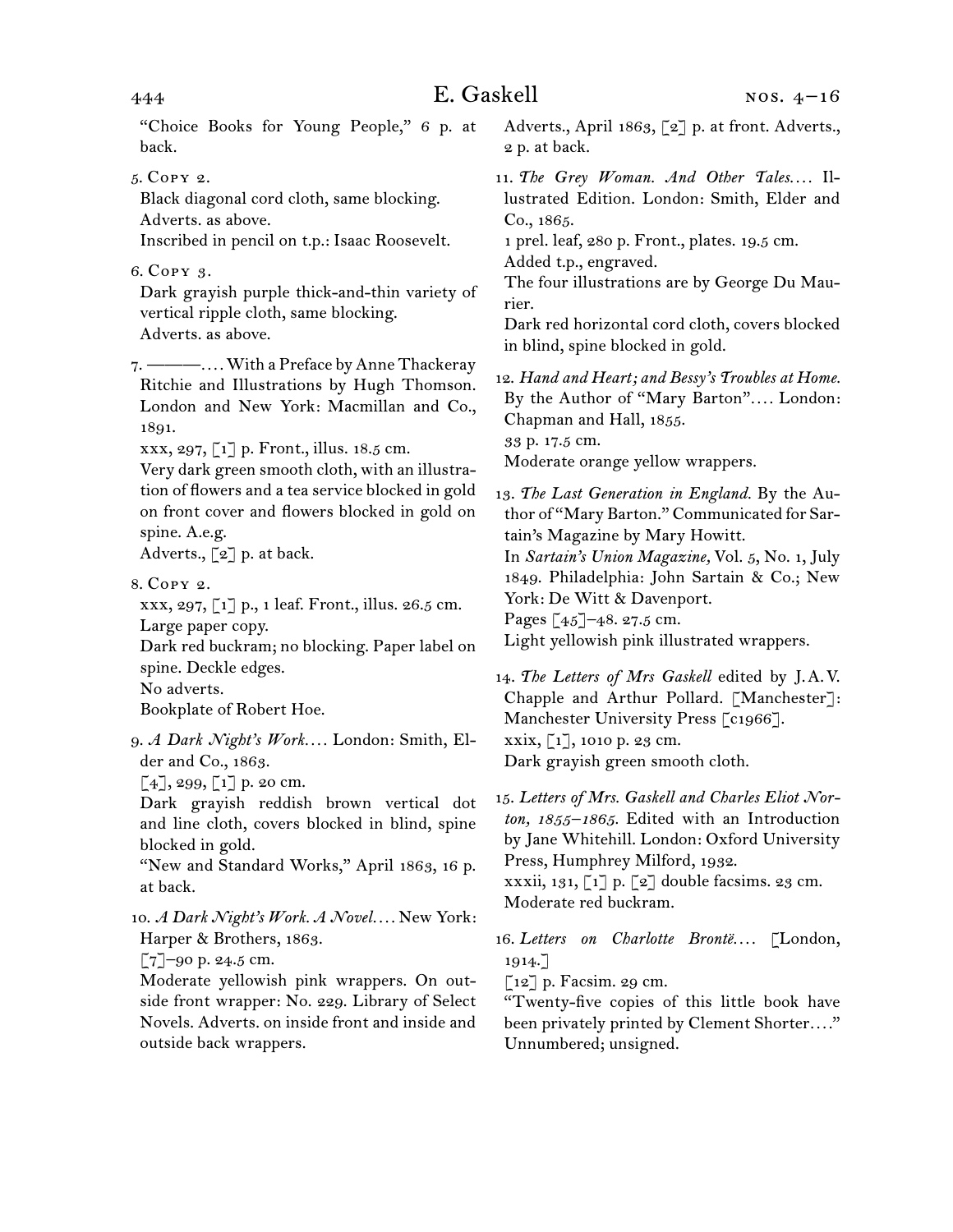#### nos. 16–24

# E. Gaskell 445

Inscription in pencil on p. [1]: Proof copy of an edition of 25 copies. Numbered in pencil at head of p.  $\lceil 1 \rceil$  and at head of p.  $\lceil 3 \rceil$ : 32. Dark olive green wrappers; unstitched.

17.  *Libbie Marsh's Three Eras.* [By] the Author of "Mary Barton"*. . . .* London: Chapman and Hall, 1855.

24 p. 17.5 cm.

What appears to be a circulating library stamp has been partially erased from the title page, taking with it the printed word "By". Moderate orange yellow wrappers.

18.  *The Life of Charlotte Brontë, Author of "Jane Eyre," "Shirley," "Villette," &c. . . .* London: Smith, Elder & Co., 1857.

2 vols. Fronts., facsim. 21 cm.

The frontispiece of Vol. I is an engraving by J. C. Armytage of the portrait of Charlotte Brontë by G. Richmond. The frontispiece of Vol. II is an engraving by J. C. Armytage of "Haworth Church andParsonage" after a drawing byE.C. Gaskell.

Dark yellowish brown diagonal wave cloth, blocked in blind.

"New and Standard Works," March 1857, 16 p. at back of Vol. ii.

Bookplate of Alan F. Maclure.

19.  ———*. . . .* Second Edition*. . . .* London: Smith, Elder, and Co., 1857.

2 vols. Fronts., facsim. 20.5 cm.

Dark brown diagonal wave cloth, blocked in blind.

"New and Standard Works," April 1857, 16 p. at back of Vol. ii.

Inscribed in pencil on free front endpaper of each vol.: Stourton July 20th/57.

20.  ———*. . . .* New York: D. Appleton and Company, 1857.

2 vols. Fronts., facsim. 19 cm.

The frontispieces as in the English editions. Deep yellowish brown diagonal cord cloth, blocked in blind.

Advertisement leaf, printed on one side, tipped in between pastedown and free front endpapers of each vol. "Publications," p. [1]–6 at back of Vol. i, p. 7–14 at back of Vol. ii.

21.  Copy 2.

Black vertical cord cloth, same blocking in blind.

Adverts. as above.

22.  Copy 3.

Dark yellowish green vertical rib cloth, same blocking in blind.

Advertisement leaf between front endpapers of each vol. has been removed. Adverts. at back as above.

23.  *The Life of Charlotte Brontë, Author of "Jane Eyre," "Shirley," "Villette," "The Professor," &c. . . .* London: Smith, Elder and Co. 1858.

xi, 486 p. Front., facsim. 20.5 cm.

"Fourth Edition," on halftitle and spine.

The frontispiece is the engraving by J. C. Armytage of the portrait of Charlotte Brontë by G. Richmond.

Very dark yellowish green diagonal cord cloth, covers blocked in blind, spine blocked in gold. Adverts. on pastedown endpapers.

"The Works of Currer Bell," 5 p., "Posthumous Fiction," [1] p., and "New and Standard Works," Aug. 1858, 8 p., at back. Bookplate of Ivy Forrest, 1920.

24. *The Life of Charlotte Brontë, Author of "Jane Eyre," "Shirley," "Villette," &c. . . .* Second Continental Edition, Revised and Corrected*. . . .* Leipzig: Bernhard Tauchnitz, 1859.

2 vols. 16 cm.

Lacks halftitles.

Brown, red, and blue Spanish marbled boards. Brownish red leather spine, gilt, and corners. Black leather label on spine. Edges marbled and glazed. (Binding by Maclehose, Glasgow.) Inscribed at head of t.p. of Vol. i: George Lillie Craik.

Bookplate of George Lillie Craik.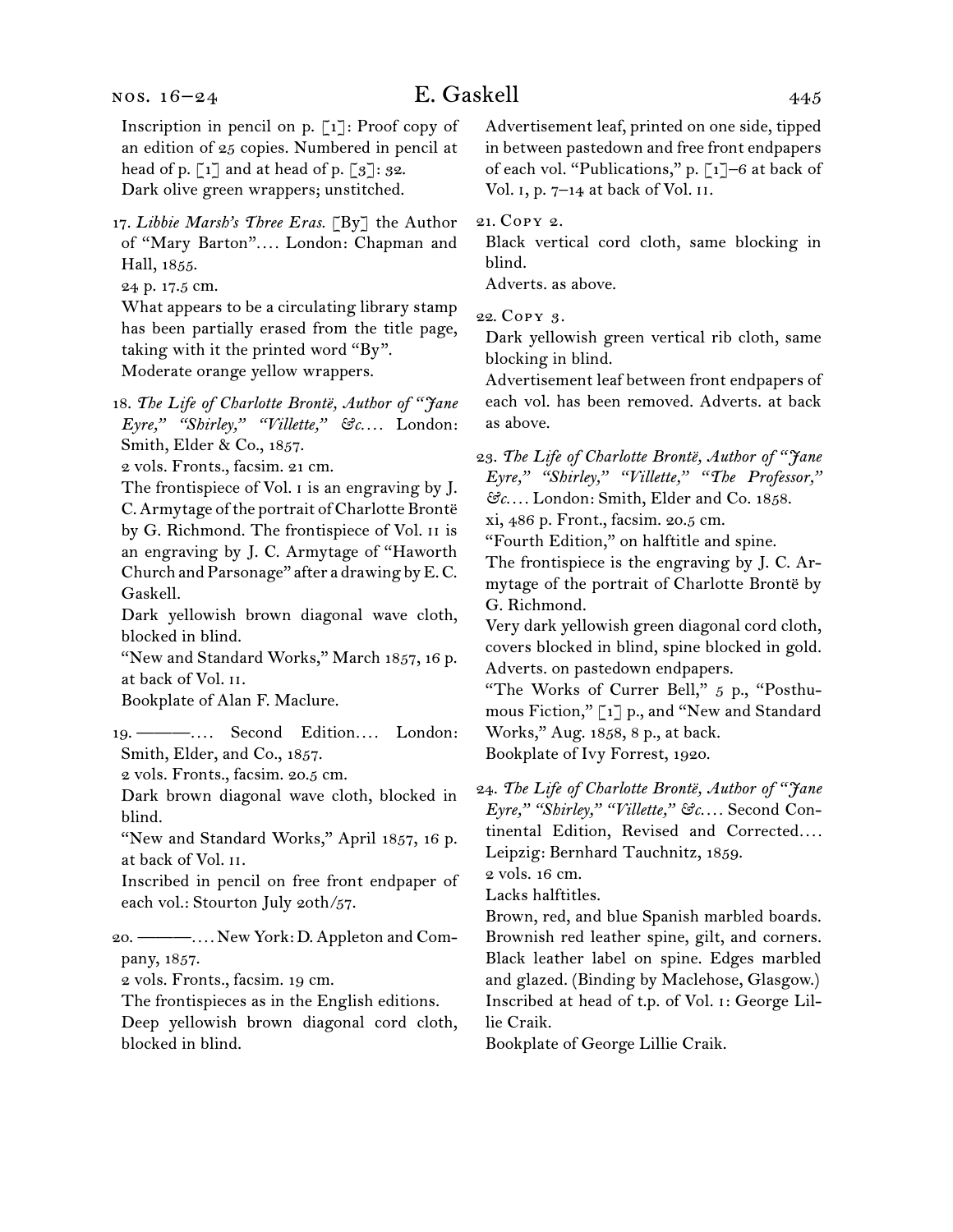25.  … *Lizzie Leigh, A Domestic Tale*, from "Household Words," by Charles Dickens [*sic* ]. New York: Dewitt & Davenport, 1850. 36 p. 20 cm.

Cover title.

First published anonymously in *Household Words;* erroneously attributed by the publishers of this edition to Dickens.

Pale orange yellowwrappers.Adverts.on inside front and inside and outside back wrappers.

26.  *Lizzie Leigh.* By Charles Dickens [*sic* ].

In *The Irving Offering, for 1851.* New-York: Leavitt and Company, 1851.

Pages [13]–63. 19.5 cm.

The frontispiece is a portrait of Lizzie Leigh by [Vincent] Vidal, engraved by John Sartain.

Deep red morocco, covers and spine elaborately blocked in gold. A.e.g.

With an inscription on free front endpaper dated Dec. 20th, 1850.

27.  *Lizzie Leigh; and Other Tales.* By the Author of "Mary Barton"*. . . .* Cheap Edition. London: Chapman and Hall, 1855.

[7], 304 p. 18 cm.

Brilliant orange yellow glazed boards. On both covers: Select Library of Fiction. Adverts. on back cover.

28.  *Lizzie Leigh. And Other Tales. . . .* Illustrated Edition. London: Smith, Elder and Co., 1865. 1 prel. leaf, 274 p. Front., plates. 19.5 cm. Added t.p., engraved.

The four illustrations are by George Du Maurier.

Dark red horizontal cord cloth, covers blocked in blind, spine blocked in gold. Adverts., 2 p. at back.

29.  *Lois the Witch, and Other Tales. . . .* Copyright Edition. Leipzig: Bernhard Tauchnitz, 1861. [7], 338 p., 1 leaf. 16.5 cm.

On halftitle: Collection of British Authors. Tauchnitz Edition. Vol. 541.

Yellowish white wrappers. Adverts. on outside back wrapper, dated June 1904.

30.  *Mary Barton: A Tale of Manchester Life. . . .* London: Chapman and Hall, 1848.

2 vols. 20.5 cm.

Series halftitle in Vol. i: Chapman and Hall's Series of Original Works of Fiction, Biography, and General Literature.

Published anonymously.

Moderate reddish brown vertical rib cloth, covers and spine blocked in blind.

Bookplates of Brisbane of Brisbane and Brisbane.

31.  *The Moorland Cottage.* By the Author of Mary Barton. With Illustrations by Birkett Foster. London: Chapman & Hall, 1850.

2 prel. leaves, [2], 182 p. Front., illus. 17 cm. Added t.p., engraved.

Moderate reddish brown diaper cloth, front cover blocked in blind and gold, back cover in blind, spine blocked in blind and gold. A.e.g. Advert.,  $\begin{bmatrix} 1 \end{bmatrix}$  p. at back.

Bookplate of Charles Trueman.

32.  ———. By the Author of Mary Barton. New York: Harper & Brothers, 1851.

183 p. 17.5 cm.

Yellowish green horizontal cord cloth, covers and spine blocked in blind.

"Valuable Works," 6 p., and "Abbott's Histories," 2 p., at back.

Inscribed in pencil on pastedown front endpaper: Amelia F. Dunn.

33.  *"My Diary": The early years of my daughter Marianne. . . .* London: Privately Printed by Clement Shorter [1923].

40 p. 27 cm.

"Fifty copies privately printed by Clement Shorter by permission of Brian Holland, Esq, and his sister, the owners of the copyright. May 29, 1923. [in manuscript:] No  $4 \text{ C.K.S.}$ " Grayish yellow green wrappers.

34.  *My Lady Ludlow, And Other Tales; Included in "Round the Sofa". . . .* London: Sampson Low, Son and Co., 1861.

[3], 318 p. Front. 19.5 cm.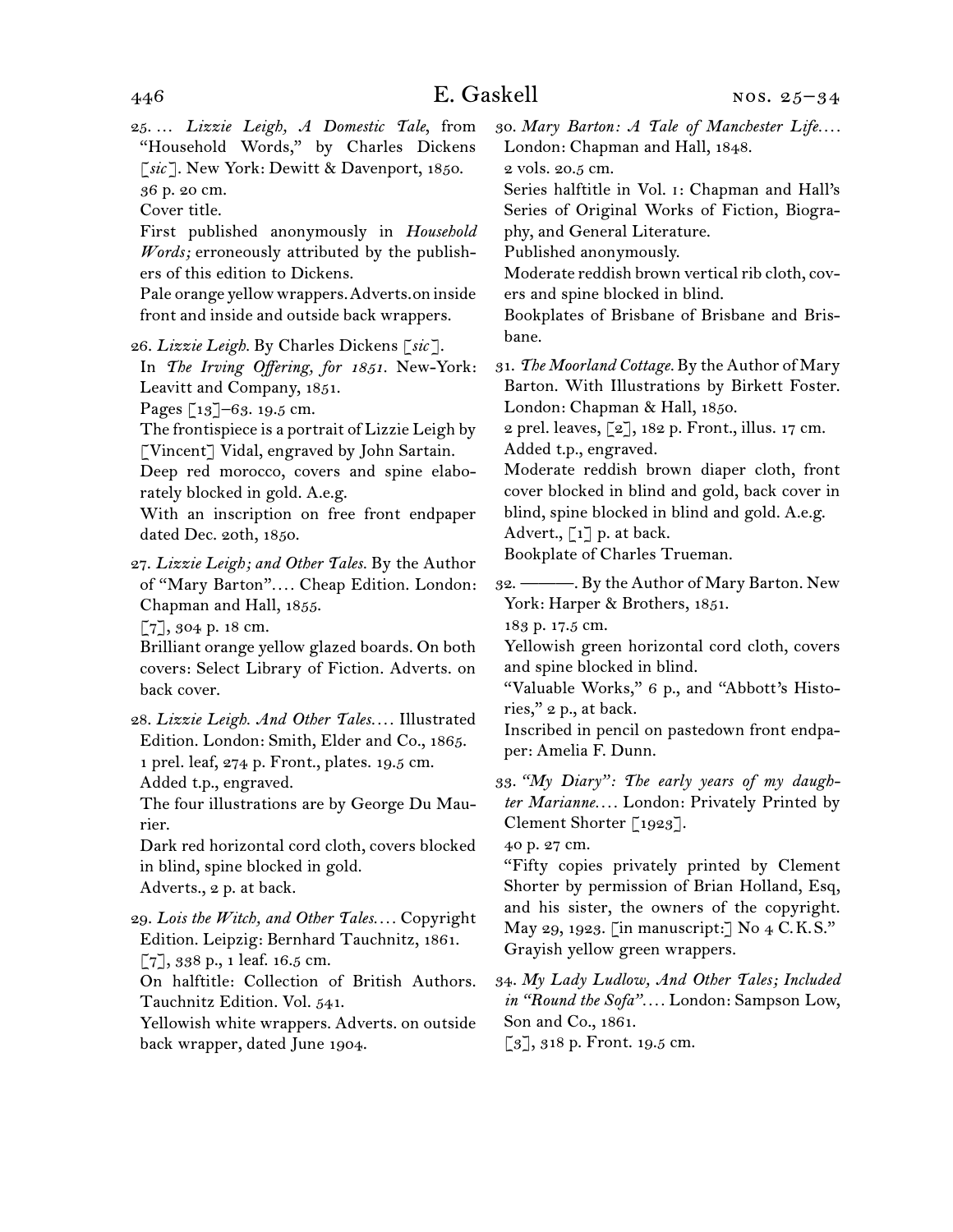#### nos. 34–43

# E. Gaskell 447

The frontispiece is by John Gilbert.

The contents are the same as those of *Round the Sofa,* London, 1859.

Very dark yellowish green bead cloth, covers blocked in blind, spine blocked in gold. On spine: Sampson Low Son & Co.

Adverts., July 1861, [2] p. at back.

35.  Copy 2.

On spine: Sampson Low & Co.

Adverts., as above, and "A List of Books," Jan. 1862, 16 p. at back.

36. *North and South.* By the Author of Mary Barton.

In *Household Words. A Weekly Journal.* Conducted by Charles Dickens. Vol. 10, Nos. 232– 253, Sept. 2, 1854 – Jan. 27, 1855. London: Published at the Office.

Pages 61–68, 85–92, 109–113, 133–138, 157– 162, 181–187, 205–209, 229–237, 253–259, 277– 284, 301–307, 325–332, 349–357, 373–382, 397–404, 421–429, 445–453, 469–477, 493– 501, 517–527, 540–551, 561–570. 24.5 cm.

The above numbers contained in the monthly issues, Parts 54–58, Sept. 1854 – Jan. 1855. Light greenish blue wrappers.

37.  ———. By the Author of "Mary Barton"*. . . .* London: Chapman and Hall, 1855.

2 vols. 20.5 cm.

Dark grayish brown horizontal ripple cloth, covers and spine blocked in blind.

Adverts.,  $\lceil 1 \rceil$  p. at front and  $\lceil 4 \rceil$  p. at back of Vol. i.

## *North and South. French*

38.  *Marguerite Hale*(*Nord et Sud* )*. . . .* Roman Anglais Traduit avec l'Autorisation de l'Auteur par Mmes Loreau et H. de L'Espine. Publication de Ch. Lahure et Cie, Imprimeurs à Paris. Paris: Librairie de L. Hachette et Cie, 1860.  $[3]$ , 474 p., 1 leaf. 18 cm.

Running title: Nord et Sud.

Dark grayish yellowish brown German marbled boards. Deep yellowish brown leather

spine. Sprinkled edges. Yellowish brown shell marbled endpapers.

39.  *Private Voices. The Diaries of Elizabeth Gaskell and Sophia Holland.* Edited by J. A. V. Chapple and Anita Wilson. New York: St. Martin's Press [1996].

125 p. 24 cm.

"Elizabeth Gaskell's diary … in the Brotherton Library of the University of Leeds*. . . .* was given the title of 'My Diary' by Clement Shorter, who published a limited edition of fifty copies in 1923, now very rare."—p. 7.

"The diary," p. 50–71. E. C. Gaskell, " 'On Visiting the Grave of my Stillborn Little Girl," p. 121. E. C. Gaskell, " 'Precepts for the Guidance of a Daughter," p. 122.

Black buckram.

40.  *Right at Last, and Other Tales.* By the Author of "Mary Barton"*. . . .* London: Sampson Low, Son & Co., 1860.

 $\lceil 5 \rceil$ , 318 p. 20.5 cm.

Deep reddish orange bead cloth, covers and spine blocked in blind.

"A List of Books," May 1, 1860, 16 p. at back.

41.  *Right at Last, And other Tales. . . .* New York: Harper & Brothers, 1860.

305 p. 19 cm.

Very dark green diagonal fine rib cloth, with publisher's monogram blocked in blind on both covers, spine blocked in gold. Adverts., 4, 2 p. at back.

42.  *Round the Sofa.* By the Author of "Mary Barton"*. . . .* London: Sampson Low, Son & Co., 1859.

2 vols. 20.5 cm.

Deep reddish orange bead cloth, covers and spine blocked in blind.

"List of Books," March 1859, 12 p. at back of Vol. ii.

43.  *Ruth. A Novel.* By the Author of "Mary Barton"*. . . .* London: Chapman and Hall, 1853. 3 vols. 20.5 cm.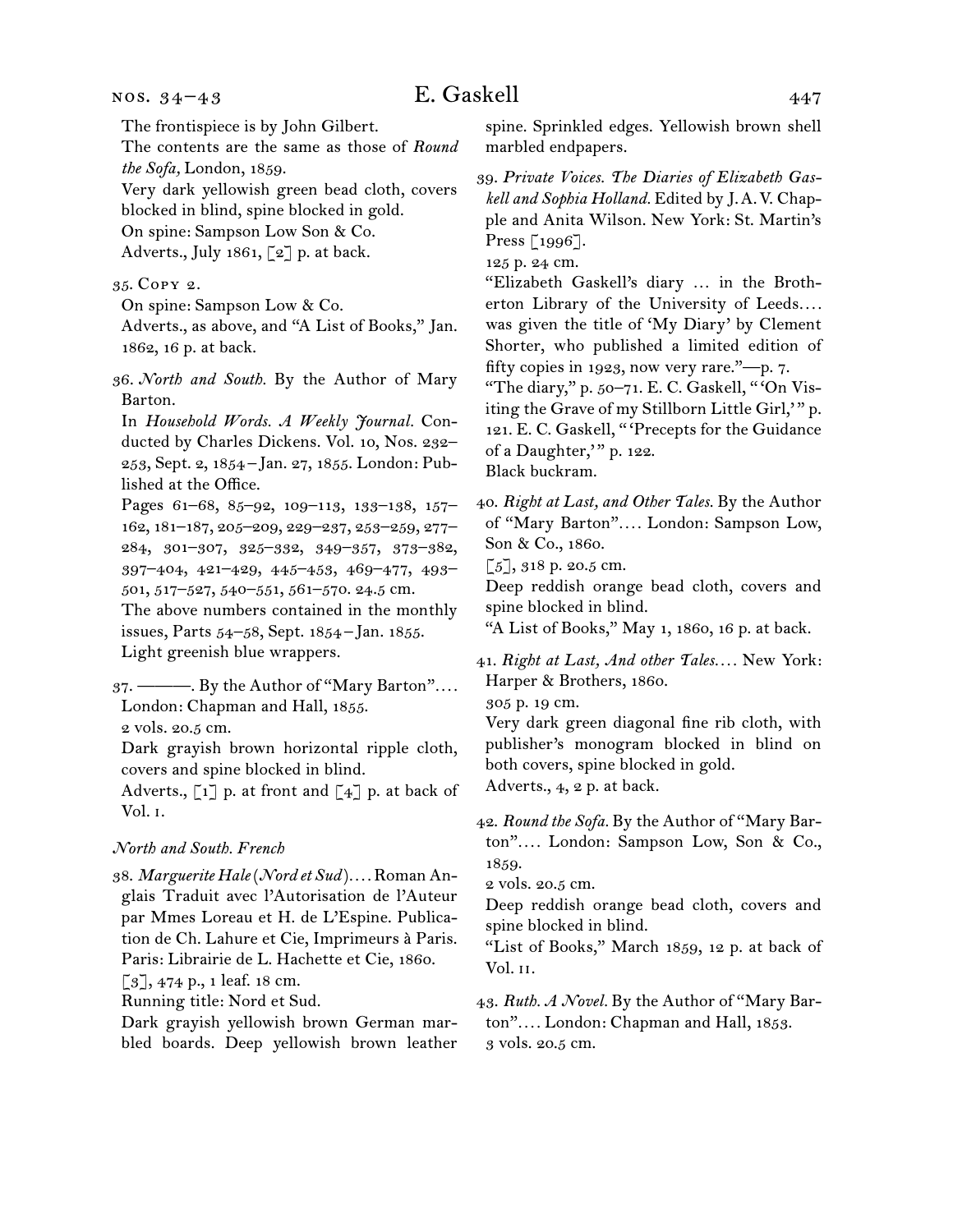Dark grayish purple horizontal net cloth, covers and spine blocked in blind. Adverts. on front endpapers of Vols. i and ii.

"A Catalogue of Books  $\ldots$  1853," 1 leaf, 33, [1] p. at back of Vol. i.

## 44.  Copy 2.

Adverts. on endpapers differ.

No advertisement catalogue.

Inscribed onverso of free front endpaper of Vol. i: To Mary Ewart, with the dear love of E. C. Gaskell, ("mind" and all!) March 26th 1860.

## *Ruth. French*

45.  *Ruth. . . .* Roman Traduit de l'Anglais. Paris: Librairie de L. Hachette et Cie, 1856.

 $[3]$ , 361,  $[1]$  p. 17 cm.

"Typographie de Ch. Lahure."

Yellowish brown German marbled boards. Deep yellowish brown leather spine. Sprinkled edges. Yellowish brown shell marbled endpapers.

46.  *The Sexton's Hero.* By theAuthoress of "Mary Barton," "The Moorland Cottage," etc.

In *The Christian Socialist,* Vol. 1, Nos. 20–21, March 15–22, 1851. London: Printed by the Working Printers' Association, Published by James Watson and by Joseph Millbank and Thomas Shorter.

Pages 159-160, 167-168. 28 cm.

No. 21 published by John Tupling.

Contained in the bound volume.

Brown Spanish marbled boards. Green leather spine, rebacked, and corners. Edges marbled. In KINGSLEY collection [CK 161].

47.  … *The Sexton's Hero, and Christmas Storms and Sunshine*: Contributed by the Authoress of "Mary Barton." For the Benefit of the Macclesfield Public Baths and Wash-houses. Manchester: Johnson, Rawson, and Co., Printers, 1850.

28 p. 18 cm.

At head of title: Capesthorne Fête.

Pale yellowish pink wrappers.

48.  *Sylvia's Lovers. . . .* London: Smith, Elder and Co., 1863.

3 vols. 20.5 cm.

Dark purplish red pebble cloth, covers blocked in blind, spine blocked in gold.

Adverts., 4 p. at back of Vol. III.

Bookplate of William Shaen.

49.  *Wives and Daughters. An Every-Day Story. . . .* With Eighteen Illustrations by George Du Maurier*. . . .* London: Smith, Elder and Co., 1866.

2 vols. Fronts., plates. 22.5 cm.

Very dark red sand cloth, front cover blocked in blind and gold, back cover in blind, spine elaborately blocked in gold.

50.  *Wives and Daughters. A Novel. . . .* With Illustrations. New York: Harper & Brothers, 1866.

 $\lbrack 7 \rbrack$ –258 p. Front., illus. 23.5 cm.

With 16 of George Du Maurier's illustrations. Pale green wrappers.

Adverts., Jan. 2, 1866, [2] p. at back.

51.  Copy 2.

24 cm.

Dark grayish green pebble cloth. Adverts. as above.

52.  Copy 3.

24 cm.

Dark grayish green diagonal dot and ribbon cloth.

Adverts. as above.

Inscribed on t.p.: Almy Gilford from her brother Jacob Feby 14th 1866.

#### contributions

53.  *All the Year Round. A Weekly Journal.* Conducted by Charles Dickens. With Which is Incorporated Household Words. Volumes i–xx, Nos. 1–501, April 30, 1859–November 28, 1868. New Series, Vols. i–iv, Nos. 1–104, December 5, 1868 – November 26, 1870. London. 24 vols. 25 cm. (New Series, 26 cm.).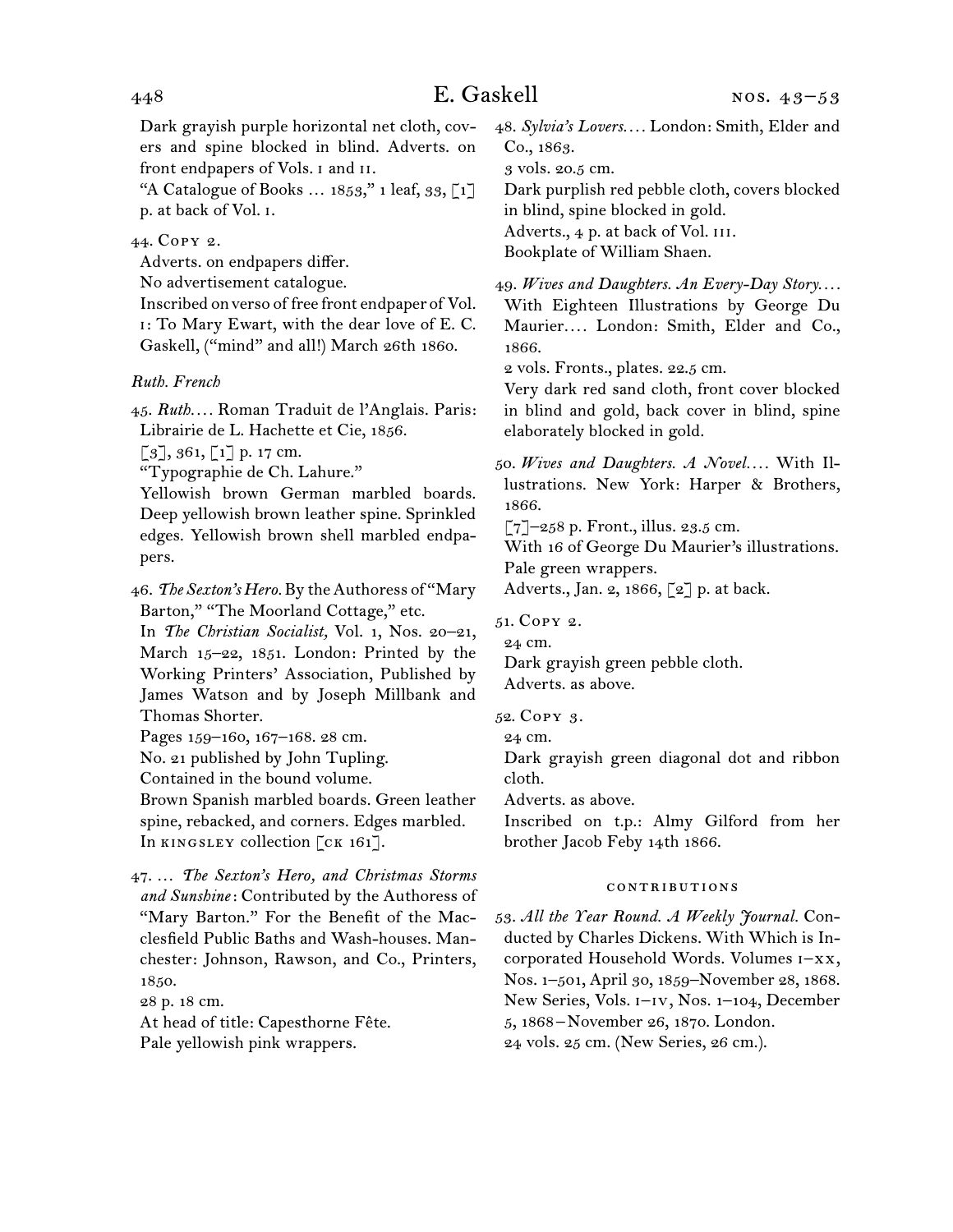nos. 53–57

# E. Gaskell 449

New Series, Volume iv, Nos. 82–104, June 25, 1870 –  November 26, 1870, conducted by Charles Dickens, Jun.

For contributions byMrs.Gaskell and other authors included in this catalogue, see Percy H. Fitzgerald, *Memories of Charles Dickens with an Account of "Household Words" and "All the Year Round" and of the Contributors Thereto* (Bristol: J. W. Arrowsmith Ltd. [1913]).

Vols. I-II, yellowish green horizontal cord cloth, blocked in blind. Vols.  $III-XX$ , olive green vertical cord cloth (shade and texture of cloth varying), different blocking in blind. New Series, Vols. i–iv, greenish blue diagonal dot and ribbon cloth, different blocking in blind.

In dickens collection  $\lceil$  cd 520].

The Parrish Collection includes also separate numbers of *All the Year Round,* which are entered in this catalogue under the names of the contributors and the titles of the contributions.

54.  *Another Round of Stories by the Christmas Fire.* Being the Extra Christmas Number of Household Words. Conducted by Charles Dickens*. . . .* Christmas, 1853. [London: Published at the Office.<sup>7</sup>

36 p. 24.5 cm.

Caption title.

"The Schoolboy's Story," p.  $\lceil 1 \rceil$ -5, and "Nobody's Story," p. 34–36, [by Charles Dickens]. "The Squire's Story," p. 19–25, [by Elizabeth Gaskell].

No wrappers; stitched.

In dickens collection  $[CD 523]$ .

55.  *The Autographic Mirror: Autographic Letters and Sketches of Illustrious and Distinguished Men of Past and Present Times; Sovereigns, Statesmen, Warriors, Divines; Historians, Lawyers; Literary, Scientific, Artistic, and Theatrical Celebrities.* London and New York: Cassell, Petter, and Galpin [1864–66].

4 vols. Illus. Vols. i–ii, 41.5 cm.; Vols. iii–iv, 32 cm.

Feb. 20, 1864 – June 1866.

Vols. I and II in English and French.

The periodical consists of two sections: autographs (and some drawings) in facsimile and brief biographical or anecdotal sketches about the contributors.

Letter from Mrs. Gaskell to an unidentified correspondent dated Feb. 6, Vol. iii, 1st section, p. 180.

"Biographical Notice" concerning Mrs. Gaskell: Vol. III, 2nd section, p. 93-94.

Dark green sand cloth, blocked in blind.

Bookplate of Alfred Charles Twentyman in Vols. iii and iv.

In THACKERAY collection [WMT 267].

56.  *Choice Stories from Dickens' Household Words.* Auburn & Buffalo: John E. Beardsley [c1854]. 351 p. 18.5 cm.

"The Publishers' Notice," p. [iii]–iv, calls for a portrait of Dickens which does not appear in this copy. The contents of this volume are the same as those of *Pearl-Fishing. Choice Stories, from Dickens' Household Words,* First Series, Auburn and Rochester, 1854. The portrait appears as frontispiece in that edition.

"Lizzie Leigh," [by Elizabeth Gaskell], p.  $\lceil 103 \rceil$ –172.

Deep yellowish brown diagonal wave cloth, blocked in blind.

In dickens collection  $\lceil$  cd 794].

2 prel. leaves, 371, [1] p. 16 cm.

On halftitle: Collection of British Authors. Vol. 609.

<sup>57.</sup>*Christmas Stories.* The Haunted House by Charles Dickens, Wilkie Collins, G. A. Sala, E. C. Gaskell, Hesba Stretton, and Adelaide Procter. A Message from the Sea by Charles Dickens, Wilkie Collins, Charles Collins, H. F. Chorley, Holme Lee, and Amelia Edwards. Tom Tiddler's Ground by Charles Dickens, Wilkie Collins, Charles Collins, John Harwood, and Amelia Edwards. Copyright Edition. Leipzig: Bernhard Tauchnitz, 1862.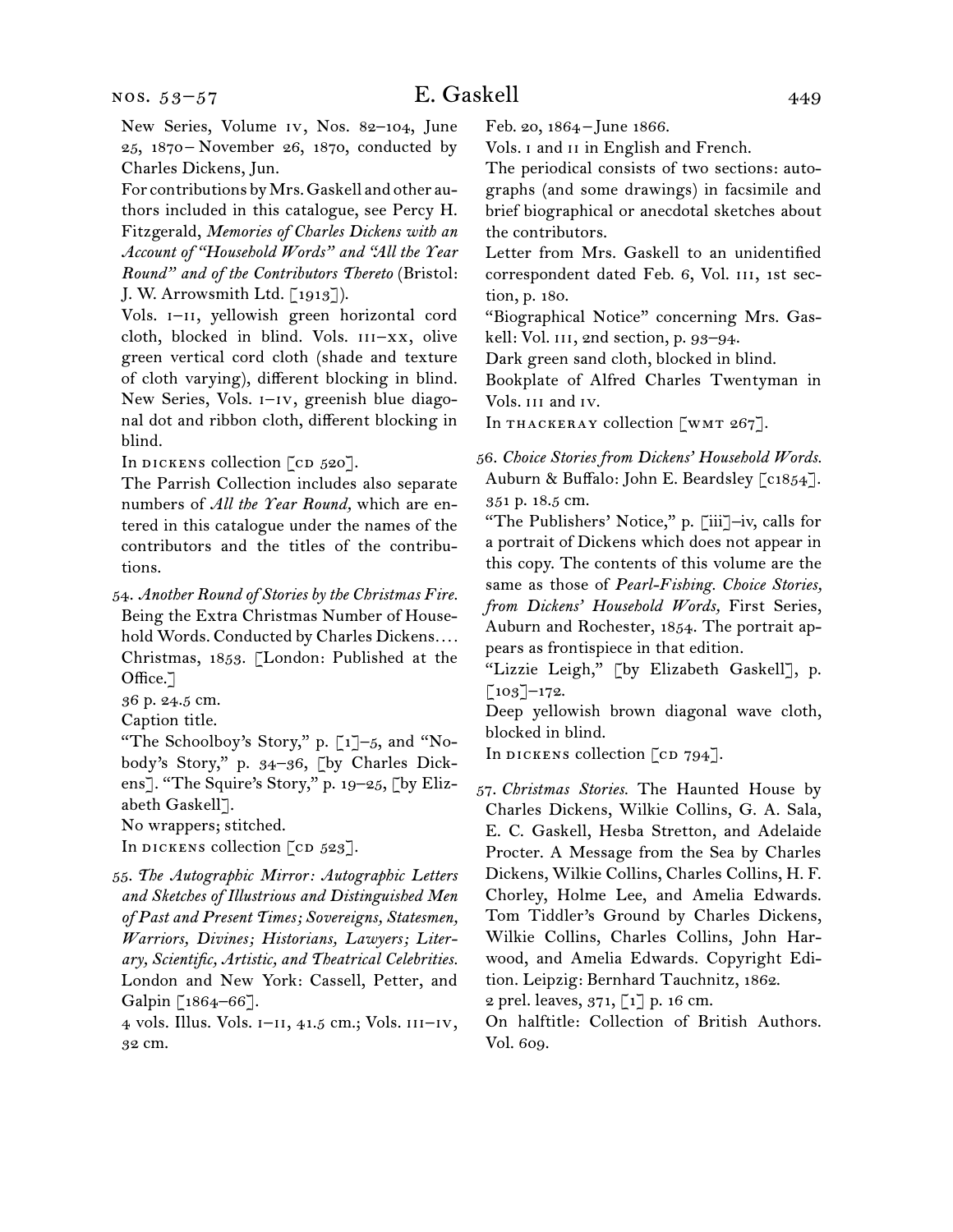*The Haunted House:* "The Ghost in the Garden Room," [by E. C. Gaskell], p. 79–122. Black German marbled boards. Dark grayish purple leather spine. Sprinkled edges, brown. Bluish green shell marbled endpapers. In dickens collection  $\lceil$  cd 534].

58.  [Cummins, Maria Susanna.]

*Mabel Vaughan.* By the Author of the "Lamplighter." Edited, by Arrangement with the Author, By Mrs. Gaskell*. . . .* London: Sampson Low, Son, and Co., 1857.

viii, 459 p. Front. 18 cm.

The frontispiece, " 'Keep up a Good Heart, Little Pilgrim," is unsigned.

"Preface," signed E. C. G., p. [v]–viii.

Dark yellowish green horizontal cord cloth, covers blocked in blind, spine blocked in gold. Advertisement slip, printed on one side, 9.5 cm., tipped in on free front endpaper.

59. ————. By the Author of the "Lamplighter." Edited, by Arrangement with the Author, By Mrs. Gaskell*. . . .* London: Sampson Low, Son, and Co., 1857. viii, 310 p. 17.5 cm.

"Preface," signed E. C. G., p. [v]–viii.

Dark yellowish green sand cloth, covers blocked in blind, spine blocked in gold. Adverts., [2] p. at back.

# 60.  Cummins, Maria Susanna.

*Mabel Vaughan. . . .* Edited, by Arrangement with the Author, by Mrs. Gaskell. Copyright Edition. Leipzig: Bernhard Tauchnitz, 1857.  $\left[\begin{matrix}iii\\-viii\\439\\0\end{matrix}\right]$ ,  $\left[\begin{matrix}1\\1\end{matrix}\right]$  p. 16 cm.

Lacks halftitle.

"Preface," signed E. C. G., p. [v]–viii.

Dark red diagonal fine rib cloth, front cover and spine blocked in blind and gold, back cover blocked in blind. Sprinkled edges.

Inscription on free front endpaper dated 23/8 1884.

# 61.  Dickens, Charles.

*The Lamplighter's Story; Hunted Down; The Detective Police; and Other Nouvellettes. . . .* Philadelphia: T. B. Peterson and Brothers  $[$ c1861 $]$ .

 $\lceil 9 \rceil$ –467 p. Front., plates, illus. 19 cm.

Added t.p., with vignette. The added t.p., frontispiece, and plates are on text paper.

The illustrations, which are unsigned, are for "Hunted Down" only, p. 30–56.

Includes *The Haunted House,* p. 335–467, originally published as the Extra Christmas Number of *All the Year Round,* 1859, and only partially written by Dickens. "The Ghost in the Garden-Room," by Mrs. Gaskell, p. 419–464. Dark brown vertical rib cloth, covers blocked in blind. Also blocked in blind on both covers: Peterson's Uniform Duodecimo Edition of the Complete Works of Charles Dickens "Boz". The spine is blocked in gold, in the third panel are the words "Complete in One Volume," and there is no period at the foot after the publisher's imprint, which is in letters taller than those on Copy 2.

# 62.  Copy 2.

The added t.p., frontispiece, and plates are on light-weight paper.

Black vertical rib cloth. Covers blocked as above. The spine is blocked in bronze, in the third panel is the word "Illustrated," and the publisher's imprint at the foot ends with a period.

White shield-shaped book label with the monogram JTH  $\lceil ? \rceil$  in red intertwined letters. In DICKENS collection  $\lceil$  cD 247].

# 63.  Copy 3.

The added t.p., frontispiece, and plates are on light-weight paper.

Dark yellowish green diagonal fine rib cloth, both covers blocked in black, with a cut of the lamplighter and a child blocked in gold on front cover. The cut is repeated in gold on the spine. No edition statement on covers. In DICKENS collection  $[CD 249]$ .

64.  ———. By Charles Dickens. ("Boz.") Petersons' Uniform Edition of Dickens' Works*. . . .*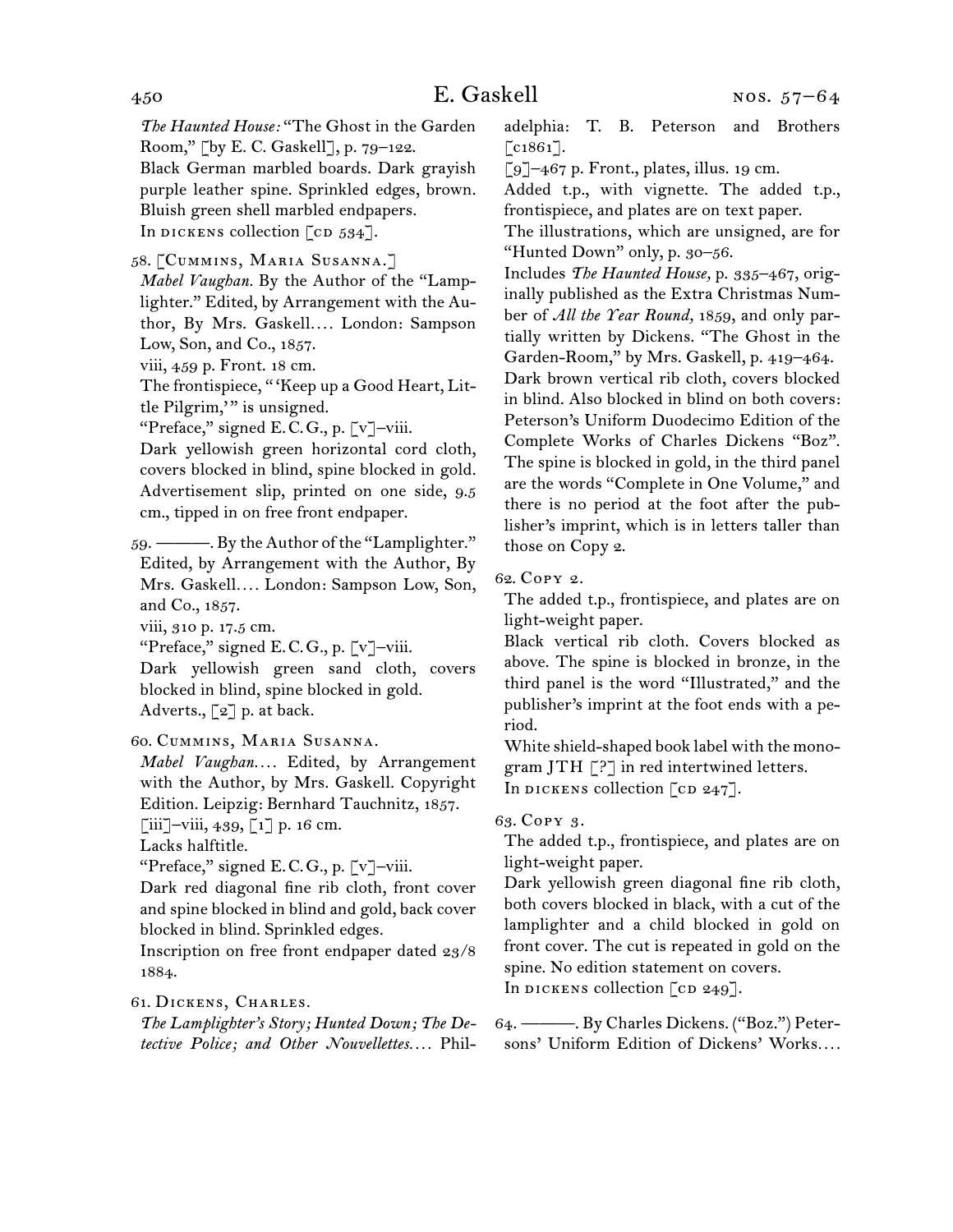Philadelphia: T.B. Peterson & Brothers [c1861].  $\lceil 9 \rceil$ –245 p. Front., plate, illus. 23.5 cm. Added t.p., with vignette.

The illustrations, for "Hunted Down" only, p. 21–34, are the same as those in the preceding

edition. Includes *The Haunted House,* p. 177–245 (see

note for preceding edition). "The Ghost in the Garden Room," by Mrs. Gaskell, p. 220–244. Black vertical rib cloth, with a portrait of Dickens and other decoration blocked in blind on both covers, spine blocked in gold.

65.  Copy 2.

Printed on thinner paper.

Different blocking in blind, with a diamondshaped design in place of the portrait, spine blocked as Copy 1.

Adverts.,  $\lbrack 2 \rbrack$  p. at back.

With an inscription in pencil on free front endpaper dated Jan/62.

Both copies in DICKENS collection  $\lceil$  cD 250–  $251$ .

66.  *The Haunted House.* The Extra Christmas Number of All the Year Round. Conducted by Charles Dickens*. . . .* Christmas, 1859. [London: Published at the Office.]

48 p. 24.5 cm.

Caption title.

"The Mortals in the House," p.  $\lceil 1 \rceil - 8$ , "The Ghost in Master B.'s Room," p. 27–31, and "The Ghost in the Corner Room," p. 48, [by Charles Dickens]. "The Ghost in the Cupboard Room," p. 21–26, [by Wilkie Collins]. "The Ghost in the Garden Room," p. 31–48, [by Elizabeth Gaskell].

No wrappers; stitched.

Two copies in collins collection [wc 290]. A third copy is in DICKENS collection  $\lceil$  cD 560].

67.  *A House to Let.* Being the Extra Christmas Number of Household Words. Conducted by Charles Dickens*. . . .* Christmas, 1858. [London: Published at the Office.] 36 p. 24 cm.

Caption title.

"Over the Way," p. [1]–6, and "Trottle's Report," p. 26–32, [by Wilkie Collins]. "The Manchester Marriage," p. 6-17, [by Elizabeth Gaskell]. "Going into Society," p. 18–23, [by Charles Dickens]. "Let At Last," p. 32–36, [by Wilkie Collins and Charles Dickens]. No wrappers; stitched. In dickens collection  $\lceil$  cd  $566\rceil$ .

68.  ———. By Charles Dickens [and others]*. . . .* Petersons' Cheap Edition for the Million. Philadelphia: T. B. Peterson & Brothers  $[1867?$ ].

 $\lbrack 17 \rbrack - 91$  p. 24.5 cm.

Chapter 1, "Over the Way," p. 19–28, and Chapter v, "Trottle's Report," p. 72–83, [by Wilkie Collins]. Chapter ii, "The Manchester Marriage," p. 29–51, [by Elizabeth Gaskell]. Chapter III, "Going into Society," p.  $52-61$ , [by Charles Dickens]. Chapter vi, "Let At Last," p. 83–91, [by Wilkie Collins and Charles Dickens].

Moderate yellowish pink illustrated wrappers. Adverts. on inside front and inside and outside back wrappers.

Adverts., verso of p. 91, and  $\lceil 4 \rceil$  p. at back. In dickens collection  $[CD 567]$ .

69.  *Household Words. A Weekly Journal.* Conducted by Charles Dickens. Volumes i–xix, Nos. 1-479, March 30, 1850-May 28, 1859. London: Office.

19 vols. 24 cm.

Contributions by Mrs. Gaskell and other authors included in this catalogue are identified in Anne Lohrli, *Household Words; A Weekly Journal 1850–1859 Conducted by Charles Dickens* (Toronto, 1973).

Vols. i–vi, blue, red, and brown Spanish marbled boards, brown calf spine and corners. Vols. vii–xix, bluish green vertical cord cloth (shade and texture of cloth varying), covers and spine blocked in blind.

Bookplate of Wedderburn in Vols i–vi.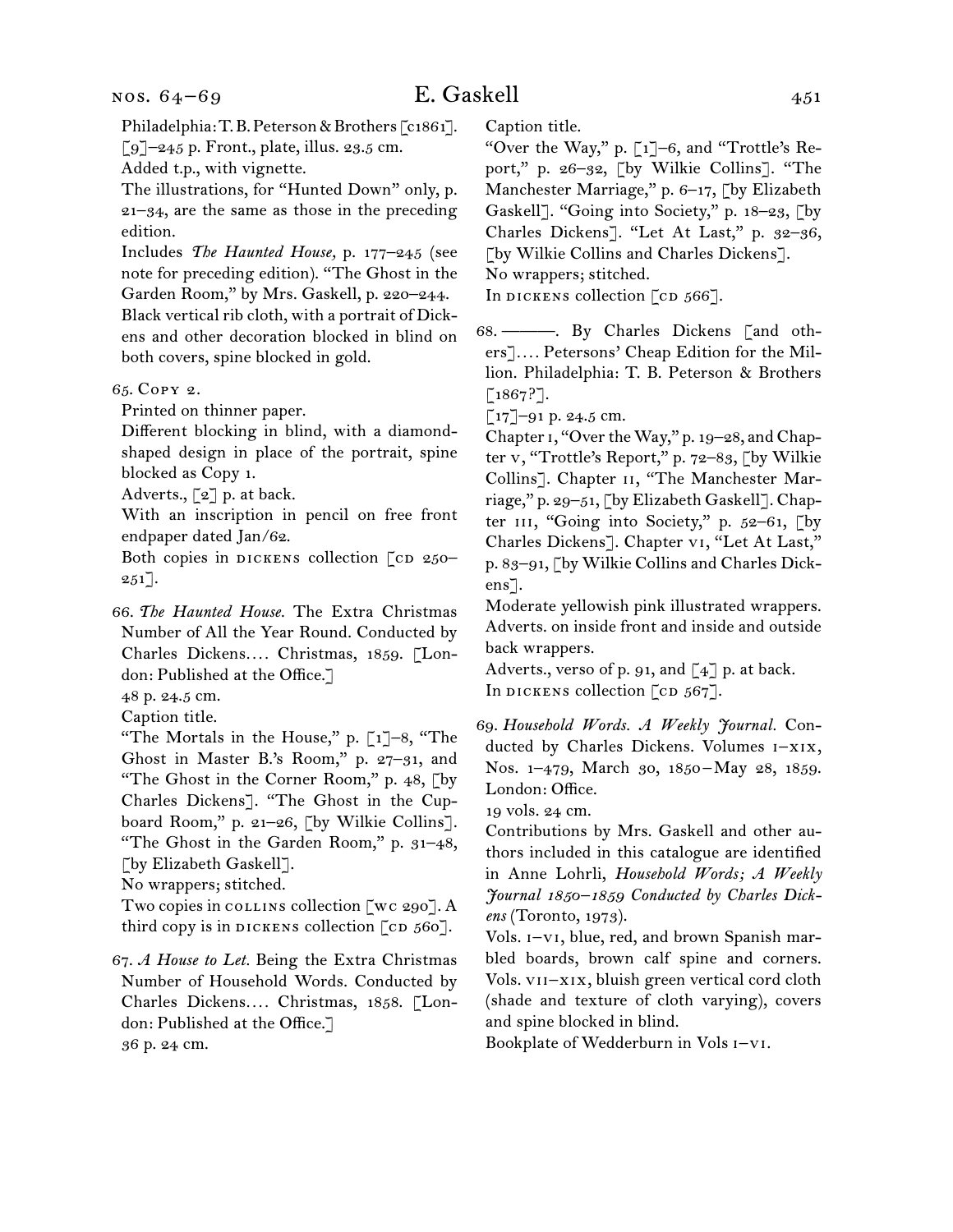In dickens collection  $\lceil$  cd  $569\rceil$ .

The Parrish Collection includes also separate numbers of *Household Words,* which are entered in this catalogue under the names of the contributors and the titles of the contributions.

70.  *Household Words Christmas Stories. 1851– 1858.* Conducted by Charles Dickens*. . . .* London: Ward, Lock, and Tyler [1868].

8 numbers in 1 vol. 23 cm.

Reprint of the Extra Christmas Numbers of *Household Words.*

Mrs. Gaskell contributed to two of the Numbers, 1852 and 1853, separate copies of which are in the Parrish Collection.

Vivid purplish blue sand cloth, front cover blocked in black, red, and gold, back cover in blind, spine blocked in black and gold. Bevelled boards. Glazed edges, deep reddish orange.

Adverts., [2] p. at front following title leaf, and  $2,$  [8] p. at back.

In DICKENS collection  $[CD 570]$ .

71. HOWITT, WILLIAM.

*Visits to Remarkable Places: Old Halls, Battle Fields, and Scenes Illustrative of Striking Passages in English History and Poetry. . . .* The Illustrations Designed and Executed by Samuel Williams*. . . .* London: Longman, Orme, Brown, Green, & Longmans, 1840.

vii,  $\lceil 1 \rceil$ , 526 p. Illus. 24 cm.

"Clopton Hall," [by Mrs. Gaskell], p. 130– 146.

Moderate brown vertical rib cloth, covers blocked in blind, spine blocked in gold.

Advertisement slip inserted between p. iv and [v]. Adverts., [2] p., and "New Works & New Editions," Jan. 1840, 15, [1] p., 22.5 cm., at back.

72.  Copy 2.

No advertisement slip between p. iv and  $\lbrack \mathbf{v} \rbrack$ .

73.  *Mrs. Lirriper's Lodgings.* The Extra Christmas Number of All the Year Round. Conducted by Charles Dickens.... Christmas, 1863. [London: Published at the Office; Chapman & Hall.]

48 p. 24.5 cm.

Caption title.

i,"How Mrs. Lirriper carried On the Business," p. [1]-12, and vII, "How the Parlours added a few words," p. 46–48, [by Charles Dickens]. ii, "How the First Floor Went to Crowley Castle," p. 12–25, [by Elizabeth Gaskell].

Moderate greenish blue wrappers. Adverts. on inside front and inside and outside back wrappers.

74.  Copy 2.

Laid in is an original pencil and watercolor illustration, signed F. W. Pailthorpe, with inscription in pencil underneath: Caroline gives them a touch of the temper she keeps. "(Mrs. Lirriper's Lodgings)," drawn by me F.W. P.

Both copies in DICKENS collection  $\lceil$  cD 595– 596].

75.  … ———*. . . .* New York: Harper & Brothers, 1863.

46 p. 23 cm.

At head of title: Charles Dickens's New Christmas Story.

1, "How Mrs. Lirriper Carried on the Business," p. [1]–13, and vii, "How the Parlours Added a Few Words," p. 45–46, [by Charles Dickens]. II, "How the First Floor Went to Crowley Castle," p. 13–25, [by Elizabeth Gaskell]. No wrappers; stitched.

Adverts., Dec. 1863, [2] p. at back.

In dickens collection  $\lceil$  cd 597].

76.  *The Nine Christmas Numbers of All the Year Round, Conducted by Charles Dickens.* London: [Published at the Office]; and Messrs. Chapman  $\&$  Hall [n.d.].

9 numbers in 1 vol. 24 cm.

On front cover and on spine: Christmas Stories from "All the Year Round" (with no quotation marks on spine).

The original Extra Christmas Numbers, 1859– 67.

Mrs. Gaskell contributed to two of the Numbers, 1859 and 1863, separate copies of which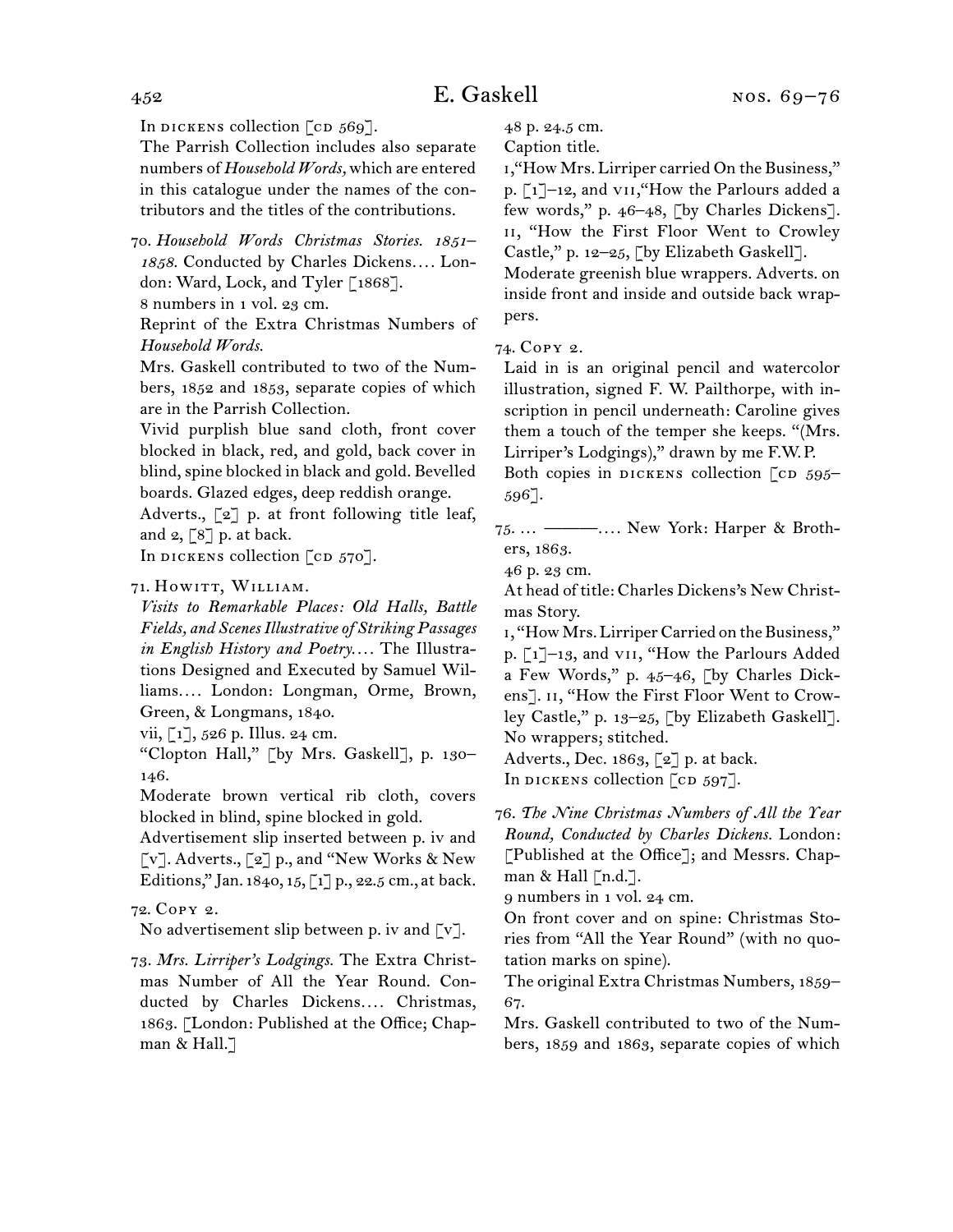are in the Parrish Collection.

Dark yellowish green pebble cloth, front cover blocked in blind and gold, back cover in blind, spine blocked in gold. Edges stained deep reddish orange.

Book label of H. Croydon Roberts. In DICKENS collection [CD 608].

77.  *Pearl-Fishing. Choice Stories, from Dickens' Household Words.* First Series. Auburn: Alden, Beardsley & Co.; Rochester: Wanzer, Beardsley & Co., 1854.

351 p. Front. 19 cm.

The contents of this volume are the same as those of *Choice Stories from Dickens' Household Words,* Auburn & Buffalo [c1854].

"Lizzie Leigh," [by Elizabeth Gaskell], p.  $\lceil 103 \rceil$ –172.

Blackish blue vertical rib cloth, covers blocked in blind, spine blocked in gold.

Adverts., verso of p. 351.

In DICKENS collection  $\lceil$  cD 817].

78.  *A Round of Stories by the Christmas Fire.*  Being the Extra Christmas Number of Household Words. Conducted by Charles Dickens*. . . .* Christmas, 1852. [London: Published at the Office.]

36 p. 24.5 cm.

Caption title.

"The Poor Relation's Story," p. [1]–5, and "The Child's Story," p. 5-7, [by Charles Dickens]. "The Old Nurse's Story," p. 11–20, [by Elizabeth Gaskell].

No wrappers; stitched.

In DICKENS collection  $[CD 627]$ .

79.  *The Schoolboy; and Other Stories by the Christmas Fire.* By Charles Dickens [and others]*. . . .* Philadelphia: T. B. Peterson [1853?].

 $[41]$ –81 p. 24.5 cm.

Caption title: Nine New Stories by the Christmas Fire.

First published as *Another Round of Stories by the Christmas Fire,* the Extra Christmas Number of *Household Words* for 1853.

"The Schoolboy's Story," p. 43–47, and "Nobody's Story," p. 79–81, [by Charles Dickens]. "The Squire's Story," p. 62–69, [by Elizabeth Gaskell<sup>7</sup>.

Yellowish white wrappers. Adverts. on inside front and inside and outside back wrappers. Adverts., [7] p. at back.

Bookplate of George Barr McCutcheon.

In dickens collection  $\lceil$  cd 659].

80.  *Stories from Household Words.* [No. i.] By Charles Dickens [*sic*]. i. The True Story of a Coal-Fire. ii. Lizzie Leigh. New-York: Stringer & Townsend, 1850.

72 p. 20.5 cm.

Both stories were published anonymously in *Household Words,* Vol. 1, and are erroneously attributed by the publishers of this edition to Dickens. "The True Story of a Coal-Fire" is by Richard H. Horne. "Lizzie Leigh," p. [41]–72, is by Mrs. Gaskell.

Pale orange yellow wrappers. Adverts. on inside front and inside and outside back wrappers.

81.  Vecchj, Candido Augusto.

*Garibaldi at Caprera. . . .* Translated from the Italian. With Preface by Mrs. Gaskell. Cambridge and London: Macmillan and Co., 1862. xi, 130 p. Colored front. 17.5 cm.

Translated by Lucy and Mary Ellis.

The frontispiece, "Garibaldi'sHouse," is a litho-

graph after a drawing by C. Bordone.

"Preface," p. [v]–xi.

Dark reddish orange glazed boards, front cover illustrated with crossed flags and a banner in black. Adverts. on back cover.

Advertisement slip, painted vivid reddish orange and printed on one side, 7 cm., tipped in on free front endpaper. Advert., [2] p. at back.

82.  Copy 2.

Dark red smooth cloth, with flags and banner as above, but blocked in gold. No adverts. on back cover.